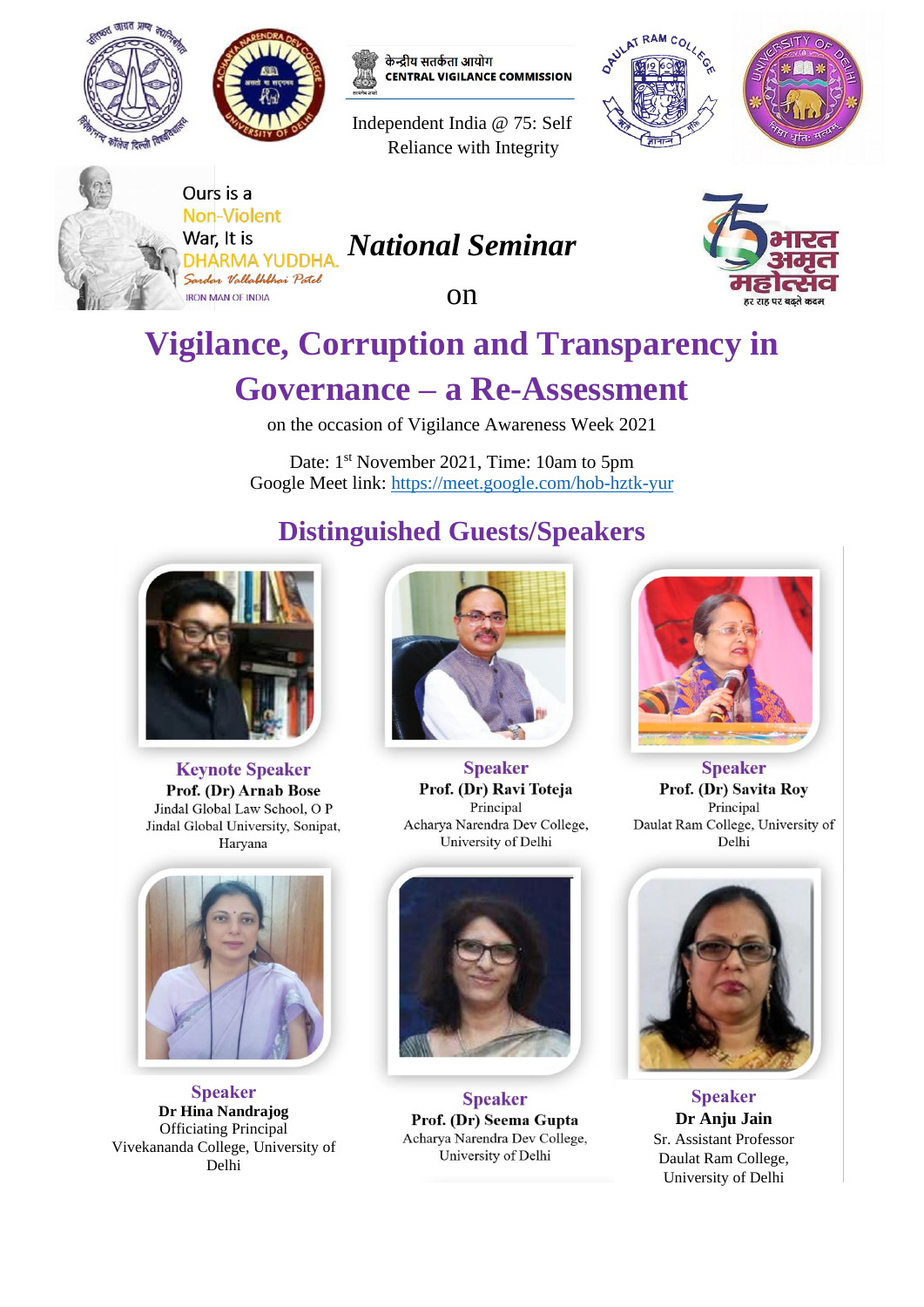

**Speaker Dr Gagan Dhawan** Associate Professor Acharya Narendra Dev College, University of Delhi



**Convener/Concept note Author** Dr Seema Sharma **Assistant Professor** Vivekananda College, University of Delhi

For India, it is important to create our own narratives of our struggles, understand the nature of the problems associated with governance, and seek to address them on our own.

This seminar will delve and discuss the following aspects from an Indian perspective:

- the need for understanding vigilance, corruption, and transparency in governance
- the need for re-assessing what corruption or lack of transparency is
- research methods on vigilance, corruption, and transparency in governance
- case studies on vigilance, corruption, and transparency in governance

The seminar will also discuss the role of Sardar Patel, the Iron Man of India.

# *Introduction*

India became the largest democracy in the world after its independence from British rule in 1947. Democracy can be defined as a system of governance 'of the people, for the people, by the people' which derives legitimacy through transparency and a system of checks and balances. A lack of transparency at any level of governance can pose to be the biggest threat to any democracy.

In this context, vigilance and awareness are the two most distinctive characteristics of any democracy to work efficiently. These two factors create a perfect check and balance mechanism which ensures that any local governance works in the interest of local people. The realization of the same had happened long back in 1964, when Central Vigilance Commission (CVC) was established in India to maintain transparency in the work flow at all levels of governance. Since then, CVC has been working as an apex anti-corruption body in the country.

# *Context*

Transparency International (TI) defines corruption as "the abuse of entrusted power for private gain or specific group interest". It is pertinent to note that while international organisations like TI have done important work, it can be argued that even though they have defined corruption correctly, yet such organisations hardly ever get the response to address the ground realities correctly, thus making the malaise even worse.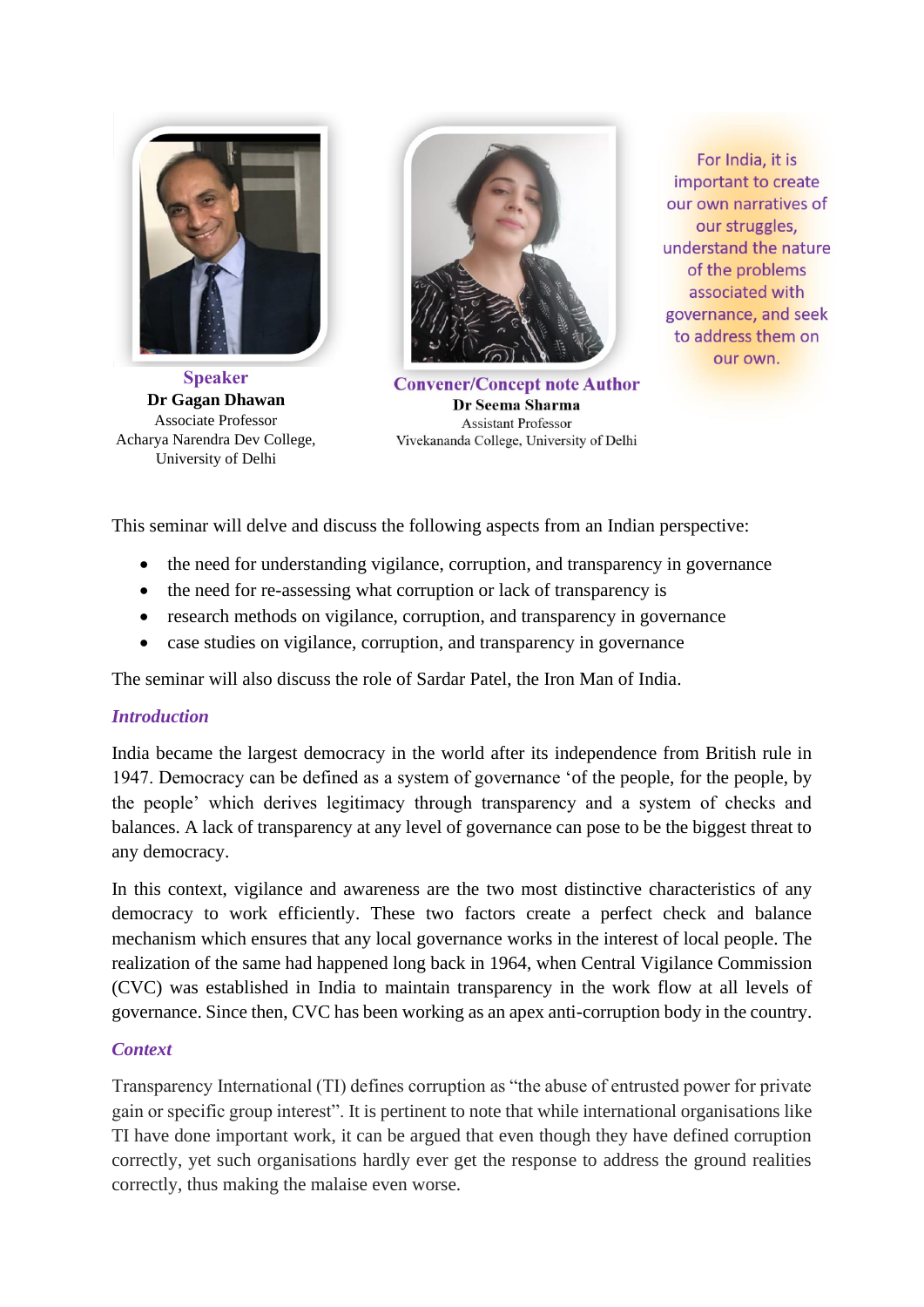Let us take the case of India and its feedback in relevant international reports on transparency.

As of 2020, India stands at the 86<sup>th</sup> position on the corruption perception index among a list of 180 countries. which is worse than 2019 when India stood at the  $80<sup>th</sup>$  position (Transparency [International\)](https://www.transparency.org/en/cpi/2020/index/nzl).

According to the Transparency International Report 2020, India has the highest bribery rate in Asia and the most number of people who use personal connections to access public services. It was found that nearly 50 per cent of those who paid bribes were asked to do so, while 32 per cent of those who used personal connections said they would not receive the service otherwise [\(The Global Corruption Barometer \(GCB\) –](https://images.transparencycdn.org/images/GCB_Asia_2020_Report_Web_final.pdf) Asia).

The Report also stated that bribery in public services continues to harm the basic democratic rights of common Indian citizens. Slow and complicated bureaucratic processes, unnecessary red tape, and unclear regulatory frameworks force citizens to seek out alternate solutions to access basic services through networks of familiarity and petty corruption.

All this could have been very ominous for India, if we could consider these reports as completely credible. A charge can be levelled that TI has failed to incorporate systemic abuses in the developed world which have more far-reaching and devastating effects; take the financial crisis of 2008 as an example which TI reports did not incorporate. Because of such failures it seems that reports like these are just tools in seeking leverage in international geo-politics, or sometimes simply seek to malign other countries.

For India, it is important to create our own narratives of our struggles, understand the nature of the problems associated with governance, and seek to address them on our own. Over reliance on foreign etic narratives is not only unfortunate but also extremely dangerous. In this context the **Objectives** of the seminar may be summarised as follows:

- 1. Create awareness among the stakeholders on vigilance, corruption, and transparency in governance in India
- 2. Understand corruption in India from both the bird's eye view and worm's eye point of view; or, to frame this differently, have both emic as well as etic perspectives on vigilance, corruption, and transparency in governance
- 3. What could be the best research methods to study corruption or other socio-economic issues from the points of view of ontology and epistemology
- 4. Stakeholder consultation to contemplate vigilance, corruption, and transparency in governance in India to rewire us with more nuanced yet accurate perspectives

The seminar will also highlight the steps and processes/ mechanisms that need to be followed as per CVC rules and regulations to combat corruption effectively at the level of a single individual or institution or organizational.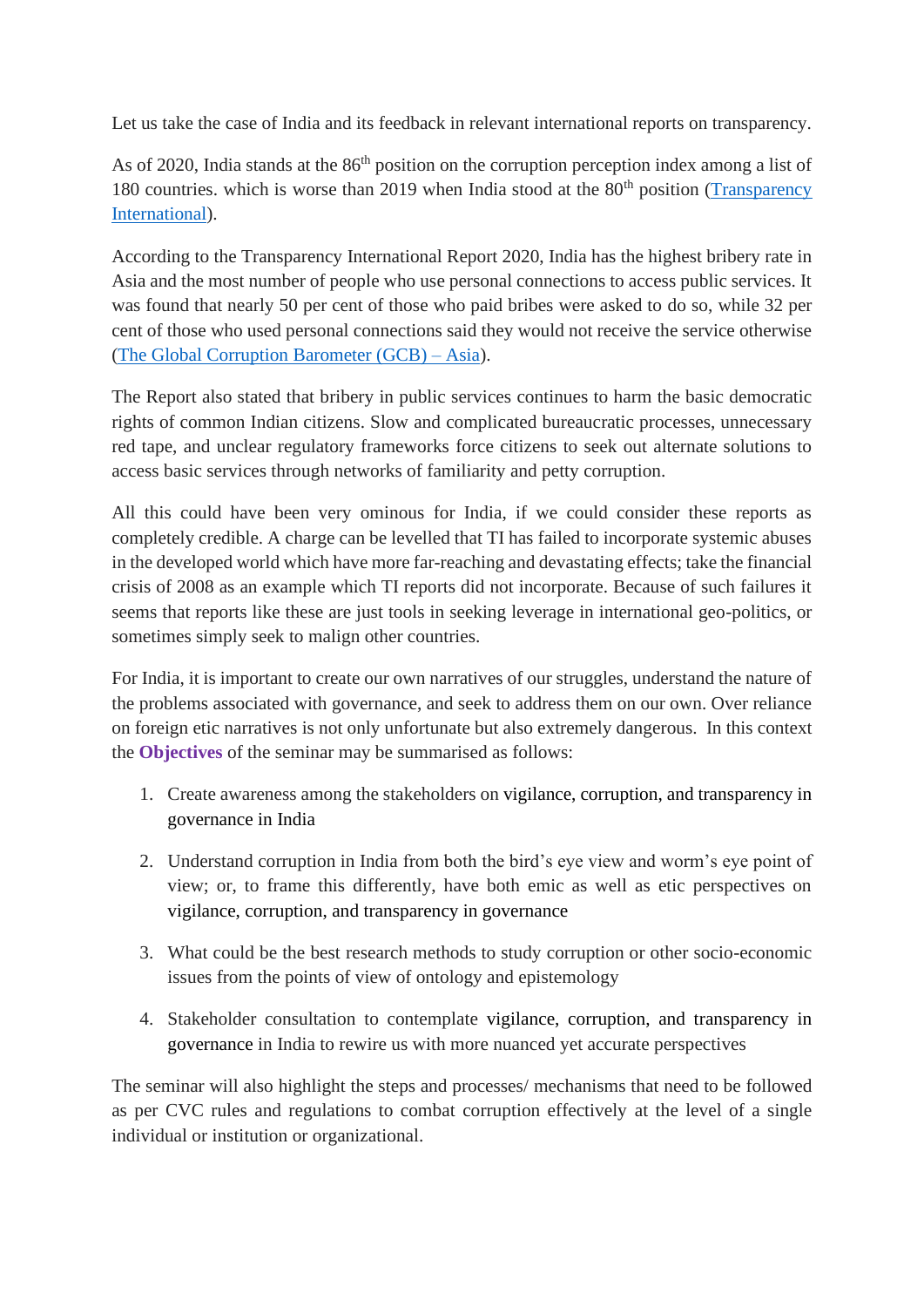# *Concept Note Author & Convener*

- Assistant Professor, Department of Environment, Dr Seema Sharma Vivekananda College, University of Delhi

### *Co-convener*

Dr. Gagan Dhawan, Associate Professor and Eco Club Coordinator – Acharya Narendra Dev College (ANDC), University of Delhi

Dr. Anju Jain, Associate Professor and Eco Club Coordinator – Daulat Ram College, University of Delhi

### *Patrons*

Dr. Hina Nandrajog, Officiating Principal, Vivekananda College (VNC), University of Delhi

Prof. Savita Roy, Principal, Daulat Ram College (DRC), University of Delhi

Prof. Ravi Toteja, Officiating Principal, Acharya Narendra Dev College (ANDC), University of Delhi

# *Student Coordinators*

Mitushi Sharma – Student Coordinator, Eco Club, Vivekananda College

Vandana— Student coordinator, Eco Club, Vivekananda College

Muskan— Student coordinator, Eco Club, Vivekananda College

Archita Bansal— Student coordinator, Eco Club, Vivekananda College

Nikhil – Student Coordinator, Eco Club, Acharya Narendra Dev College

Pratiksha Shankwar— Student Coordinator, Eco Club, Daulat Ram College

Pragati Prerna— Student Coordinator, Eco Club, Daulat Ram College

#### **Program Schedule**

| Time             | Activities             | <b>Resource Person</b>         |
|------------------|------------------------|--------------------------------|
|                  |                        |                                |
| 10 <sub>am</sub> | <b>Welcome Address</b> | Hina<br>Nandrajog,<br>Dr.      |
|                  |                        | Principal,<br>Officiating      |
|                  |                        | Vivekananda<br>College,        |
|                  |                        | University of Delhi            |
|                  |                        |                                |
|                  |                        | Prof. Savita Roy, Principal,   |
|                  |                        | Daulat Ram College (DRC),      |
|                  |                        | University of Delhi            |
|                  |                        |                                |
|                  |                        | Prof. Ravi Toteja, Officiating |
|                  |                        | Principal, Acharya Narendra    |
|                  |                        | (ANDC),<br>College<br>Dev      |
|                  |                        | University of Delhi            |
|                  |                        |                                |
|                  |                        |                                |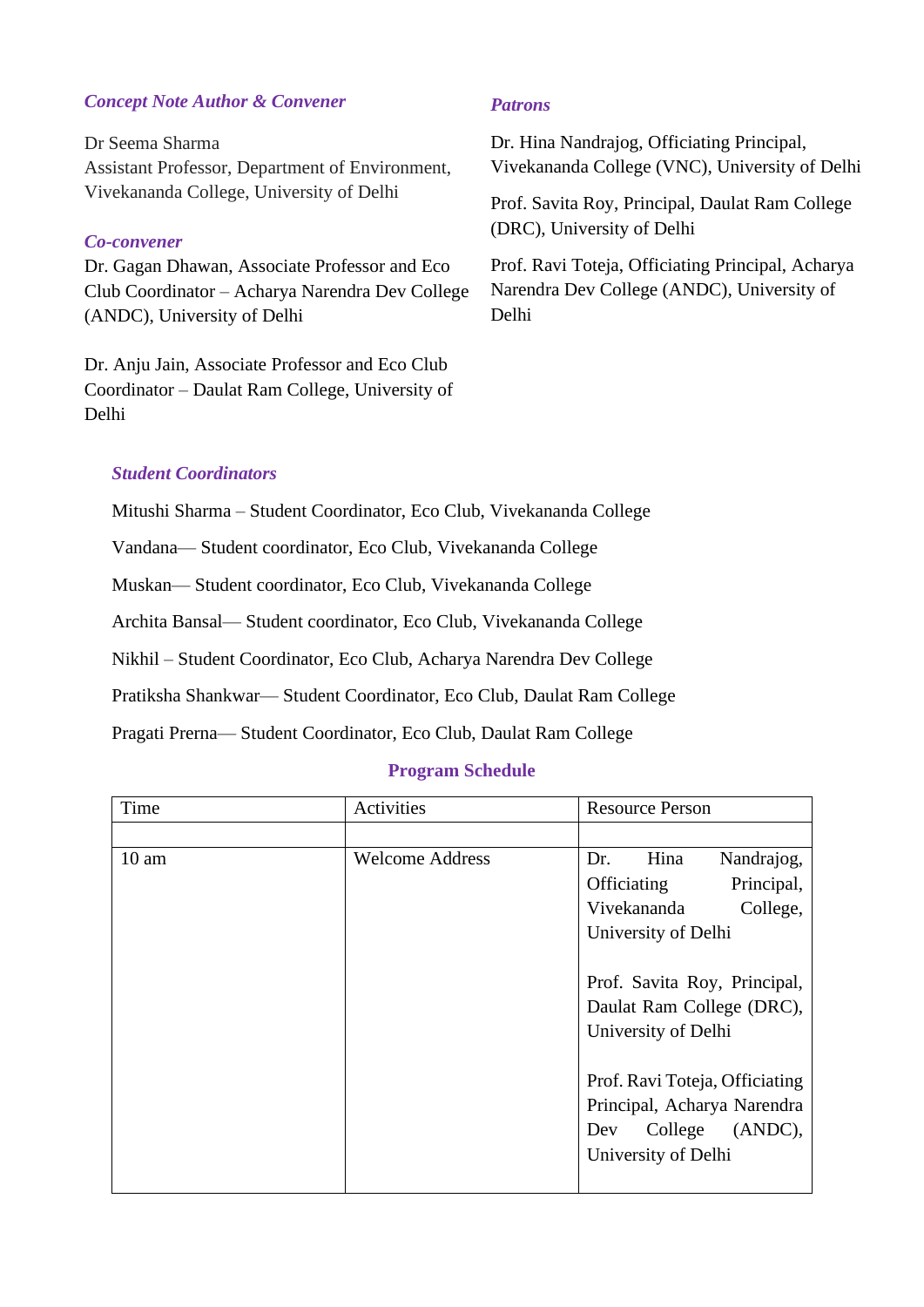| Session<br>and<br>Introduction and about the<br>seminar objectives<br>Keynote speaker<br>"Vigilance, Corruption and<br>Transparency in Governance<br>the<br>Need<br>and<br>for<br>Indian<br>Reassessment:<br>An<br>Perspective"                                                                  | Theme   Dr. Seema Sharma<br>Prof. (Dr) Arnab Bose<br>Jindal Global Law School<br>(JGLS)                                    |
|--------------------------------------------------------------------------------------------------------------------------------------------------------------------------------------------------------------------------------------------------------------------------------------------------|----------------------------------------------------------------------------------------------------------------------------|
| <b>Technical Session 1</b>                                                                                                                                                                                                                                                                       |                                                                                                                            |
| Session on                                                                                                                                                                                                                                                                                       | Prof. (Dr) Seema Gupta<br>Acharya<br>Narendra<br>Dev<br>College, University of Delhi                                       |
| "Role of stockholders on<br>vigilance, corruption, and<br>transparency in governance<br>in India"                                                                                                                                                                                                | <b>Session Chair:</b><br>Dr. Anju Jain,<br>Associate Professor, Daulat<br>Ram College, University of<br>Delhi              |
| <b>Technical Session 2</b>                                                                                                                                                                                                                                                                       |                                                                                                                            |
| Panel Discussion on<br>"Understanding corruption"<br>in India from both the bird's<br>eye view and worm's eye<br>point of view; or, to frame<br>this differently have both an<br>emic<br>well<br>as<br>as<br>etic<br>perspectives on vigilance,<br>corruption and transparency<br>in governance" | Discussants<br>Dr. Anju Jain<br>1.<br>Dr. Gagan Dhawan<br>2.<br>3. Dr. Seema Gupta<br>Moderator:<br>Dr.<br>Seema<br>Sharma |
| Technical session 3                                                                                                                                                                                                                                                                              |                                                                                                                            |
| Session on                                                                                                                                                                                                                                                                                       | Dr. Seema Sharma                                                                                                           |